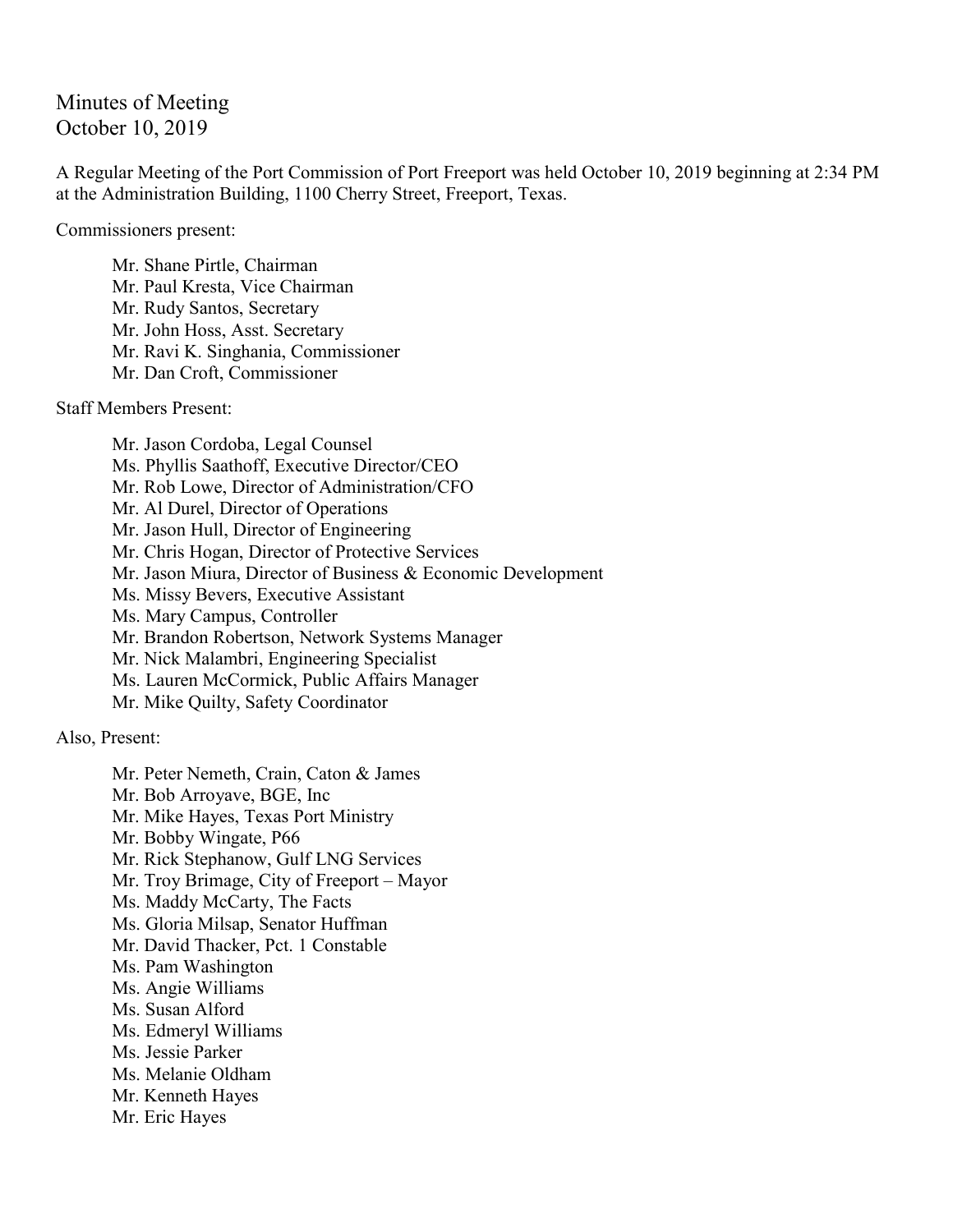- Ms. Amy Dinn Ms. Victoria Rodriguez Mr. Joshua Hickey Ms. Cheryl Prince Mr. Rob Giesecke Ms. Maria Owens Mr. Roy Ebert Mr. Daniel Woodley Ms. Susan Johnson Mr. Manning Rollerson Ms. Pamela Sanchez Ms. Vivian Alford
- 1. CONVENE OPEN SESSION in accordance with Texas Government Code Section 551.001, et. seq., to review and consider the following:
- 2. Invocation Mr. Mike Hayes, Texas Port Ministry
- 3. Pledge of Allegiance U.S. Flag & Texas Flag
- 4. Roll Call Commissioner Pirtle noted that all Commissioners were present.
- 5. Safety Briefing Mr. Mike Quilty, Safety Coordinator
- 6. Approval of minutes from the Regular Meeting held September 26, 2019.

A motion was made by Commissioner Hoss to approve the minutes as presented. The motion was seconded by Commissioner Santos with all Commissioners present voting in favor of the motion.

7. Receive report from Executive Director/CEO and/or Port staff on activities and matters related to administrative affairs. Port tenant updates, USCOE, rail issues, AAPA Committees, leases, contracts, upcoming Port and civic events and other related administrative affairs.

Ms. Saathoff reported on staff's trip to Washington, DC to meet with the U.S. Corps of Engineers, office of the Assistant Secretary of the Army, and staff at Senator Cruz and Congressman Weber's office to brief them on the FHCIP as well as ask for support to the Galveston District's request for \$19 million to construct Reach 3 of the project. Staff also presented the results of the DMA analysis of the benefit to cost ratio. Ms. Saathoff met with the District Directors for Senator's Cruz and Cornyn to brief them on same information relayed in Washington. Mr. Miura reported on the Breakbulk Conference held earlier in the week stating it was a very well attended conference, with the Port receiving a lot of booth traffic and good leads for future business. Mr. Miura also announced that Connie Wiegel's last day with the Port will be Friday and we wish her the best. Mr. Miura further noted Ms. Wiegel will be missed. Ms. Saathoff also reported attending the meeting of the Port Authority Advisory Committee October 9.

8. Receive report from Commissioners on matters related to meetings and conferences attended, Port presentations and other related Port Commission matters.

Commissioner Santos reported attending the Breakbulk Conference.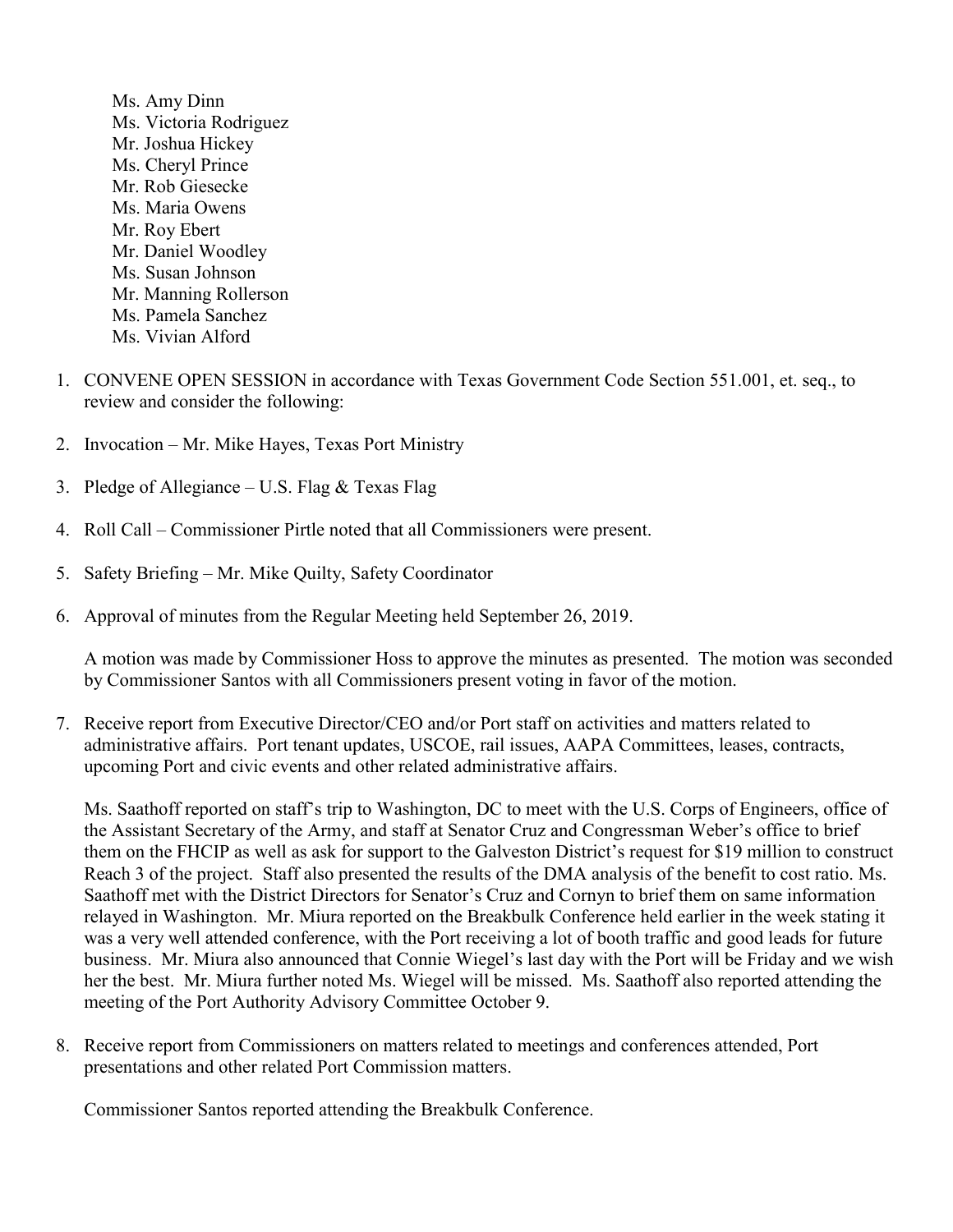Commissioner Hoss reported attending different meetings and dinners as well as the Congressman Weber's luncheon held earlier in the day.

Commissioner Croft reported attending the State Legislative Update October 2, Sweeny Community Hospital Foundation Board Meeting October 7, the Breakbulk Conference and the BFBRD CAP Meeting held October 9.

Commissioner Singhania reported also attending the Breakbulk Conference, State Legislative Update, Friends of River Fundraiser and the Rotary Shrimp Boil.

Commissioner Pirtle reported attended meetings in Washington, DC, Friends of River Fundraiser, Scout Breakfast, West Columbia Chamber Luncheon and gave a presentation to the Brazoria Council October 8.

9. Public Comment – The following individuals addressed the Port Commission regarding agenda item #16… Ms. Jessie Parker Ms. Melanie Oldham Mr. Rob Giesecke Ms. Pam Washington Mr. Joshua Hickey Mr. Daniel Woodley Ms. Susan Johnson Mr. Manning Rollerson Mr. Eric Hayes

At this time, Agenda Item 16 was moved up in the agenda for discussion and consideration. There was no Executive Session discussion regarding this item.

16. Discuss and consider Resolution determining public necessity and authorizing eminent domain for the acquisition of real property generally described as located within the "East End" of Freeport, generally bounded by the east right of way line of Terminal Street (east), the south line of Eighth Street, Navigation Boulevard (west), and Second Street.

Ms. Saathoff began by stating that the Port is growing and expanding, and the last economic impact study reflects the great things the Port is doing for the community and this region by impacting more than 150,000 jobs and providing substantial income that is being spent in the community. Ms. Saathoff also stated that placing this item on the agenda for consideration was not taken lightly. She identified the area known as the East End of Freeport as being bordered by FM1495 to the west, East 2<sup>nd</sup> street to the north, Terminal Street to the east and southern most property line of East 8<sup>th</sup> Street. She noted the area is bordered by Port Freeport to the east and south, FM1495, one of the main roadways to the Port, to the west and a city designated truck route to the north which obviously would be impacted by the Port as it expanded. She further noted this area was in a neglected state in the 1990s with many vacant, unkept properties. Ms. Saathoff explained the Port had the opportunity to begin negotiations for the first acquisition in 1996 which was completed in 1999 and is where the current Port Emergency Operations Center is located. After that, the Port began acquiring properties with delinquent taxes through the County tax resale process. After acquisition, the Port performed environmental evaluation addressing any asbestos issues and then had the acquired structures demolished. Offers were sent out to owners of vacant land in early 2001 and transactions were completed with interested property owners. Subsequent to that, other letter offers were sent out to owners of East End Freeport with many individuals coming forward ready to sell their properties, unsolicited. Independent appraisals were done on these properties to ensure the Port was initiating a fair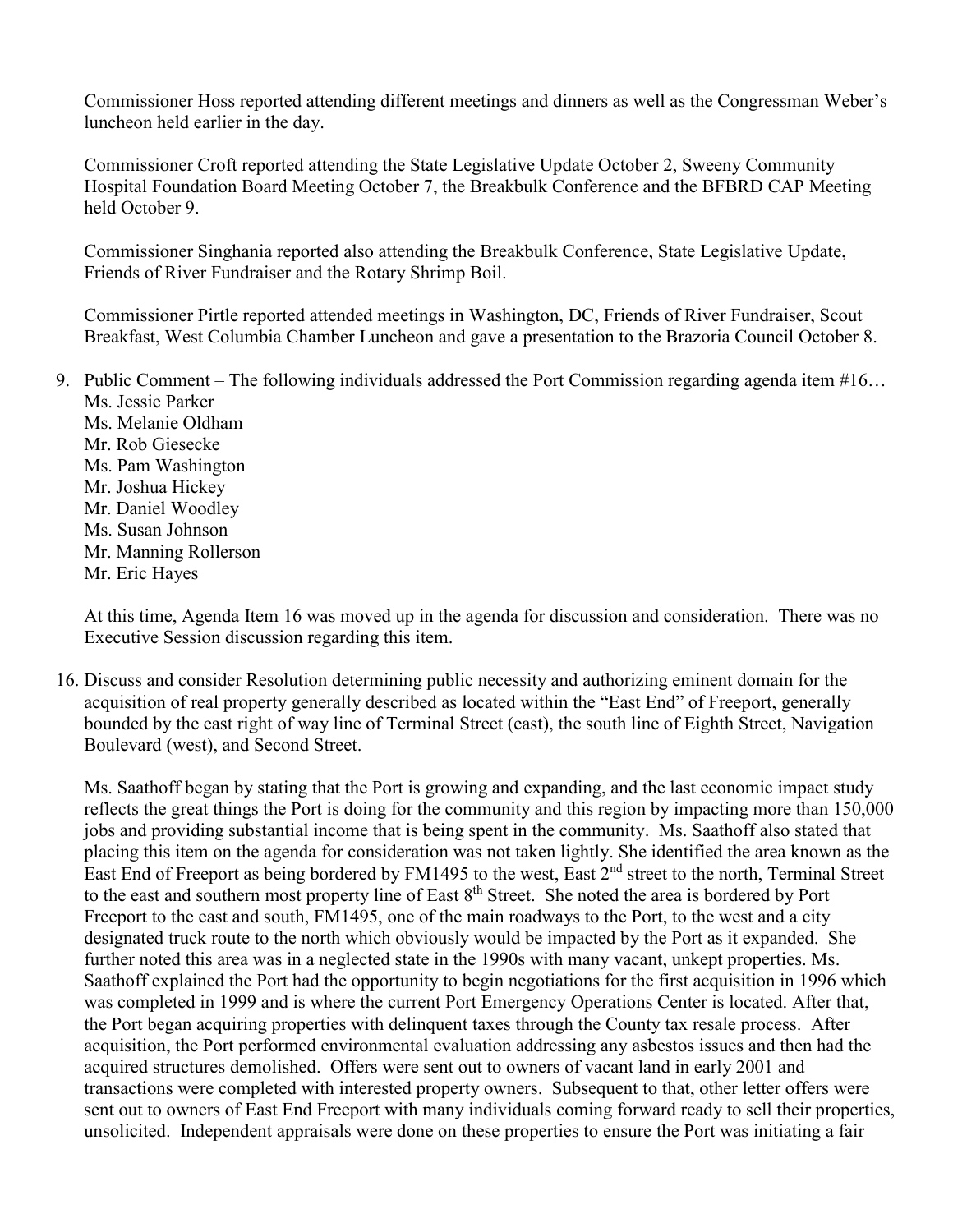purchase of the property. Ms. Saathoff stated the Port has consistently tried to be fair and pay market value for the properties, has always done the right thing and has not taken advantage of anyone. The Port continued to acquire property and on multiple occasions, sent out offer letters to owners with vacant lots and structures. The Port reached a point where several residences, even with a fair market value appraisal, did not reflect enough value for the owner to purchase another home that provided a quality of life. Ms. Saathoff commended the Commission's decision to take twenty lots the Port had purchased on 9<sup>th</sup> Street and establish a Swap Program. The idea behind the program was for owners that were willing to do an exchange; the Port would build a new home and exchange deed for deed. The only restriction was they would need to live in the home for 5 years before they could sell it, and the home they were exchanging had to be their homestead, not a rental property. Public meetings were held to explain the program and members of the East End community were invited to hear about the program. After these meetings, the Port realized there were more people interested than lots available to construct homes and a waiting list was started. The Port built the initial twenty homes and then began finding other locations in the community on which to build more homes for those on the waiting list. As of this date, there has been 36 swap transactions. The program is ongoing with the Port currently working with four individuals to construct new homes. Ms. Saathoff noted that in light of this resolution under consideration, the Port will continue to try to make purchases outside of the eminent domain process however; there are some properties the Port has tried to acquire that do not have clear title. Eminent domain gives the Port the means to resolve these issues. It is the Port's intent to complete as many transactions outside of the eminent domain process and is willing to work with anyone who wants to. Ms. Saathoff shared a map of the 28-block area under consideration in the resolution. Within this area, there are 4 blocks that were never developed residentially, 349 50-foot lot properties with the Port currently owning 263 of them. There are 39 properties with improvements 12 resident-owned and occupied, 12 rental properties and 14 properties that are currently not occupied and appear uninhabitable. In addition to these properties, there are 39 residential lots. Ms. Saathoff also noted that some of these properties have legal representation associated with them, but the Port is happy to engage discussion with the owners or their attorney if directed to advance discussions. At this time, a large portion of the remaining properties, especially those that are vacant or abandoned properties, have title issues that cannot be resolved. The Port has made every effort to assist in resolving issues. The Port has also assisted in paying for all closing costs, allowed individuals to hire legal counsel and paid for those fees, paid for costs associated with financial advice and has spent an extensive amount of staff time trying to clear titles, locate heirs and have necessary forms signed. Ms. Saathoff reiterated that the Port does not take any of this lightly, will continue to do the right thing, and wants to work with the remaining residents to find an amicable resolution. She also added that the Port has never threatened anyone with eminent domain or condemnation. This is the first time it has been brought forth. There is one large tract owned by a commercial enterprise and the park (Lincoln Park) is owned by the City. The Port is in discussion with the City in finding a way to relocate the park to give the City and the community a facility that is more centrally located that all can enjoy. The law allows for park relocations. At this time, Mr. Cordoba explained the resolution stating the document indicates in the recitals that Port Freeport, as a governmental entity, does the have the ability to initiate condemnation proceedings to acquire property for public necessity, so long as it serves a public use, that is pursuant to the Texas Water Code. Additionally, the resolution continues to formally authorize the initiation of condemnation proceedings, which is a process that is enumerated by statute and the Property Code. The Port will engage legal counsel who specializes in condemnation proceedings to advise us through the process to ensure we are complying with the law. This resolution is confined to the area outlined in green on the map shown and attached to the resolution as Exhibit A. Lastly, Mr. Cordoba noted that if the Port Commission chooses to pass the resolution, the Port still has the ability to communicate with people, to have a dialogue with them to try and reach an amicable resolution and to the extent that this can be constructive and productive, we will absolutely do it. With regard in how this will help the community, Ms. Saathoff noted that with the Port expanding and growing, there is more activity and this area accommodates that expansion and the facilities necessary to efficiently and effectively manage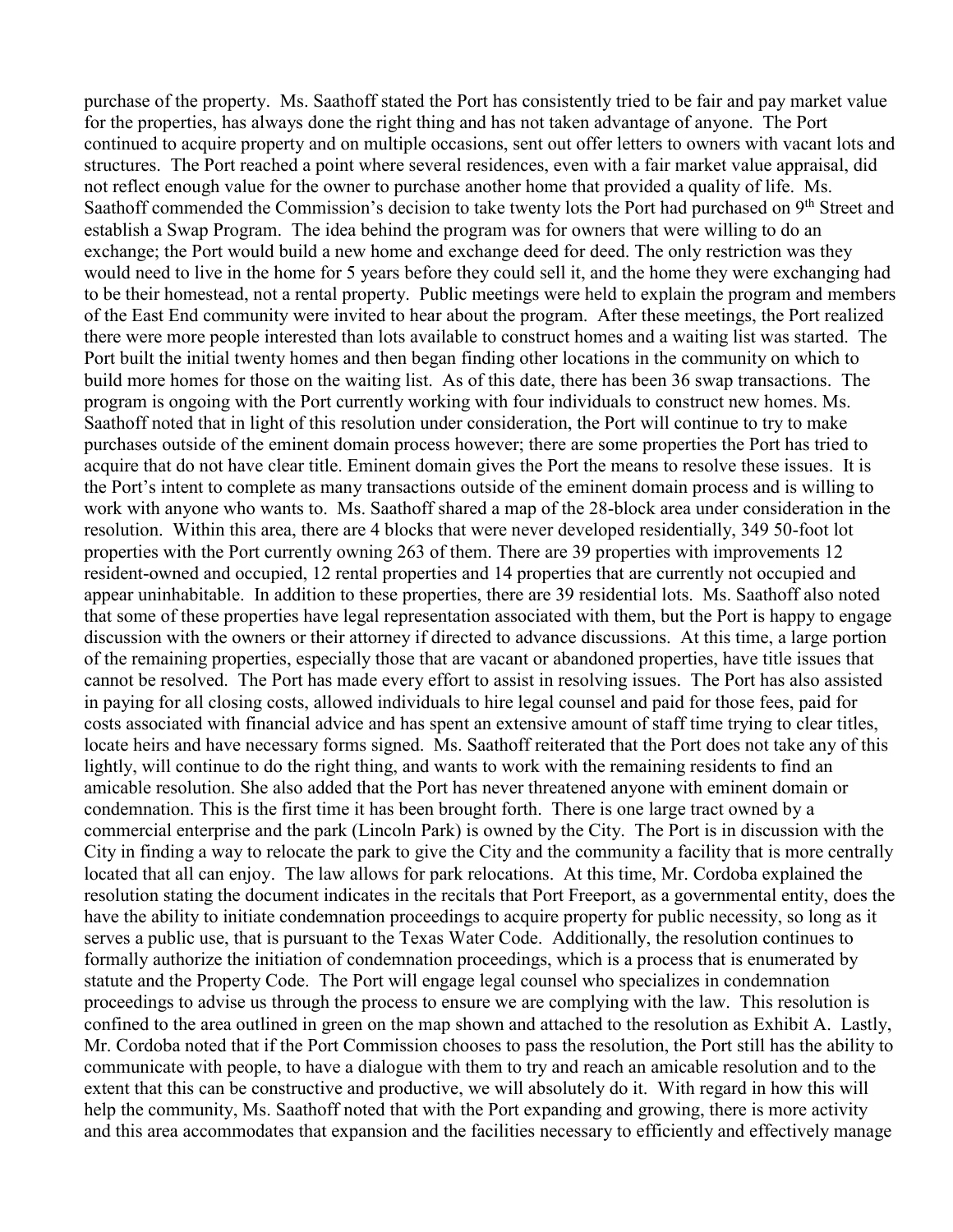the business that is already occurring inside the port. In doing this, the Port needs to manage the truck traffic in the area and get it off the public roadways and into the port system. We need to provide customs and border adequate area and equipment for them to ensure the safe and secure movement of international commerce. There are other opportunities such as warehousing that are associated with the exiting types of operations the Port has, but as far as a container handling operation, those activities stay at the dock near the equipment that handles those types of containers. This is not in any way related to the Freeport Harbor Channel Improvement Project. No land was required to construct the FHCIP. Commissioner Hoss commented that the citizens want to be heard more than anything else, want to have a say and as a person who grew up in Freeport and spent a large part of his life on the waterfront, if you leave for 10-20 years, this is a very different world. Freeport does not look the same. Things have evolved, areas have expanded outside of town, outside of Freeport and Brazosport area. The City of Freeport itself has degenerated. This is not the reflection of anybody, any government, it is what it is. People moved out of Freeport and the downtown have moved to Clute and Lake Jackson. Over the past 30 years, Commissioner Hoss has looked at this and this evolution and has grown to understand that Freeport needs to continue to evolve, it's one of the reasons he ran for this office. Commissioner Hoss, along with all the Commissioners present and past have been extremely sensitive to condemnation. As a group, we have opposed it. We have spent money, we have thought outside of the box to purchase things, land swaps. He was not aware of any government entity that has done land swaps like this. We have added rooftops to the City of Freeport. Commissioner Hoss noted that one question that has been posed to him is what jobs are created. He stated that the Ro/Ro ships that call Port Freeport have a 100-person work gang. These ships make calls 1-2 ships per week, sometimes four which means we have local people employed in good paying jobs. This doesn't include the container market, the petrochemical market or the truckers. Commissioner Hoss stated that if people were going to be forced to exchange their land for money, then they have the right to know what it will be used for and he asked Ms. Saathoff to reiterate what the land is going to be used for public use and how will it impact the community. Ms. Saathoff stated it would be used in support of the other activities the Port has and as we build out, we continue to build out container handling facilities and support more movement of goods produced in the region. This area will be needed to manage the growth in a way that doesn't negatively impact the broader community and roadways but maintain our compliance with federal laws regarding secure facilities and providing our customs and border protection with types of infrastructure they need to effectively carry out their duties. She added there is often a misconception the federal government pays for all the resources and that they provide that themselves. They don't. Ports do where Customs and Border Protection operates. Mr. Cordoba explained that the public use and necessity is going to be that of this organization. We are a governmental entity, we have an enacting statute that authorizes us and permits us to take certain actions. It also limits our actions. Any and all public use that will be utilized in the East End will be within the confines of our enacting statute regarding the operations of the port and the facilities that we currently have. Ms. Saathoff added that "public use" by definition may mean different things to different people. According to the law, operating a port authority and having publicly available facilities for the movement of international commerce is public use. Commissioner Singhania asked Ms. Saathoff for clarification regarding opportunities for property owners to work with the Port to be able to sell their property, even if the resolution is passed. Ms. Saathoff stated the Port is currently in discussions with several residents and will continue those discussions to find an amicable resolution. She added the Port is willing to continue dialogue with a resident who owns rental property and if any other residents contact the Port, we will engage in conversation about a transaction. Additionally, the Port will mail bonafide offers based on a fair market value assessed appraisal to see if anyone is interested in entering discussions. If the Port decides to move forward with the condemnation process on a property, there must be an initial bonafide offer and a waiting period after that. Ms. Saathoff stated that if the resolution is passed it does not mean the Port will immediately begin condemnation. She added there will be a webpage that can be accessed from the Port's website specific to East End, where the public will have access to the resolution as well as the Landowner's Bill of Rights as published by the Office of the Attorney General. Commissioner Hoss assured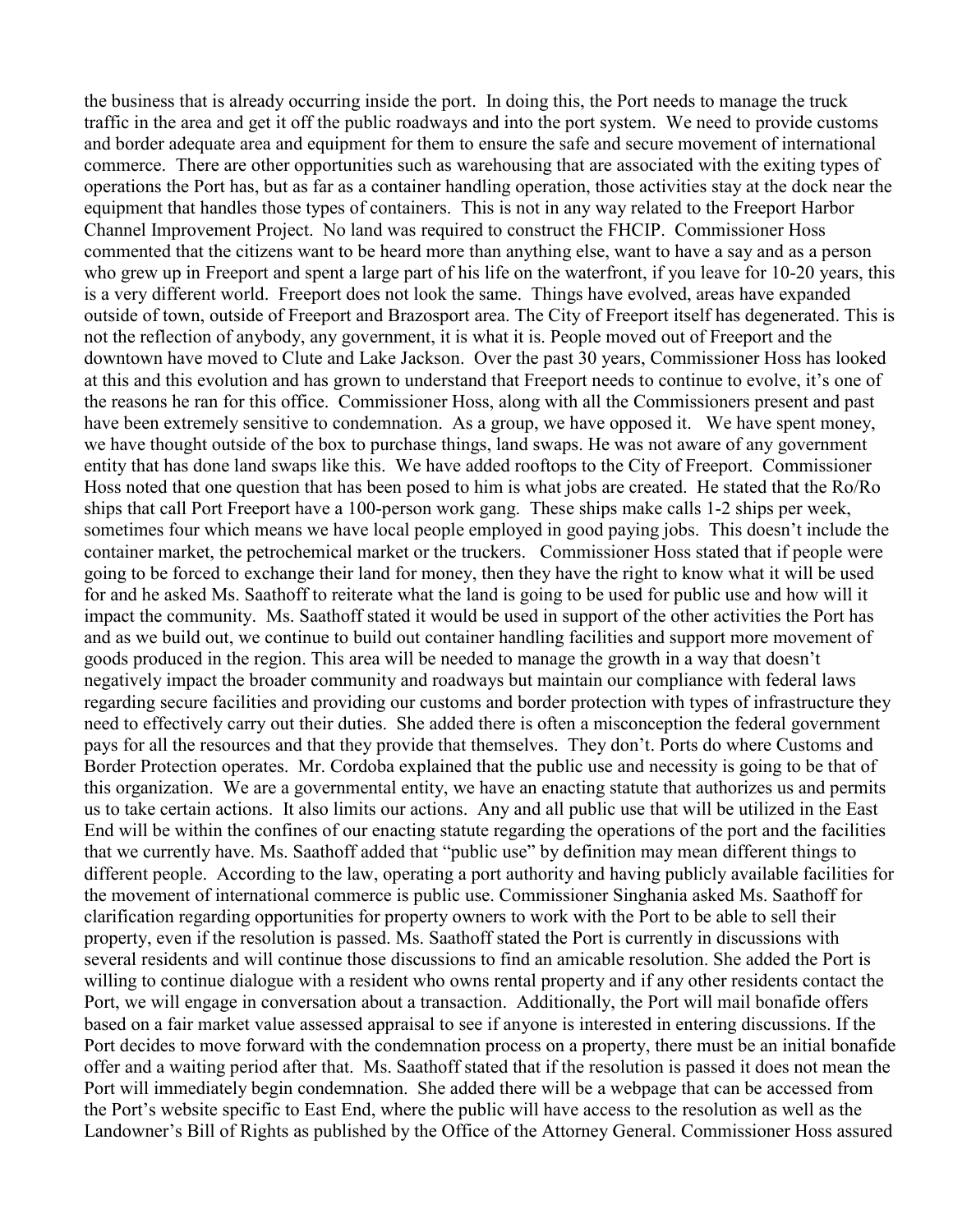the public that this area will be utilized for the Port, it will not follow the horror stories of other entities around the country where property was traded or given to someone, it will be utilized for an industrial area, such as warehouses, truck gate complexes, maybe cold storage facilities. He did have all the details of what will be built, but he did have a general description. And, he is sensitive to the marina along the north side and respected the city's wishes for the port to not interfere with it.

A motion was made by Commissioner Hoss to adopt the resolution authorizing acquisition of real property interests and initiation of condemnation proceedings as presented in the agenda and by resolution explained by Counsel within the East End. The motion was seconded by Commissioner Santos with all Commissioners present voting in favor of the motion. It was noted that Commissioner Kresta was absent for this agenda item and the rest of the meeting.

10. Adoption of a Resolution recognizing Mark Mazzanti, Director of Programs for the Southwestern Division, for his years of service with the U.S. Army Corps of Engineers.

Ms. Saathoff stated the resolution before the Commission not only recognizes Mr. Mazzanti for his service to the U.S. Army Corps of Engineers but his strategic partnership with Port Freeport in providing invaluable leadership and guidance in advancing the Port's FHCIP that was authorized by Congress in 2014 and the reevaluation report process approved in May 2018. A retirement ceremony for Mr. Mazzanti will be held October 11 however, staff cannot attend due to customer visits. Ms. Saathoff asks the Commission to adopt this resolution recognizing Mr. Mazzanti.

A motion was made by Commissioner Singhania to approve the resolution. The motion was seconded by Commissioner Hoss with all Commissioners present voting in favor of the motion.

11. Approval of an electrical easement to CenterPoint Energy for a new power line to serve Parcel 14 Rail project.

Mr. Hull stated that CenterPoint is requesting an easement in order to install power lines on the Parcel 14 property to extend electrical service to the site. Mr. Hull recommends approval. Commissioner Hoss asked what would happen if CenterPoint removed the lines and left. Mr. Hull stated there is a process to have the easement vacated. Mr. Cordoba added that the easement usually includes a provision stating if the easement is abandoned or if CenterPoint ceases use for a period of time, the easement terminates.

Commissioner Hoss noted that he didn't see this language within the document and made a motion to approve the easement contingent on the inclusion of a clause stating if CenterPoint stops use for transmitting electrical purposes, it reverts back to the Port. The motion was seconded by Commissioner Singhania with all Commissioners present voting in favor of the motion.

12. Approval of resolution approving the acceptance of the Port's portion of proceeds received from high bidders on delinquent tax property held in trust by Brazoria County, Texas and authorizing the Chairman to join in conveyance to high bidders.

A motion was made by Commissioner Santos to approve the resolution. The motion was seconded by Commissioner Croft with all Commissioners present voting in favor of the motion.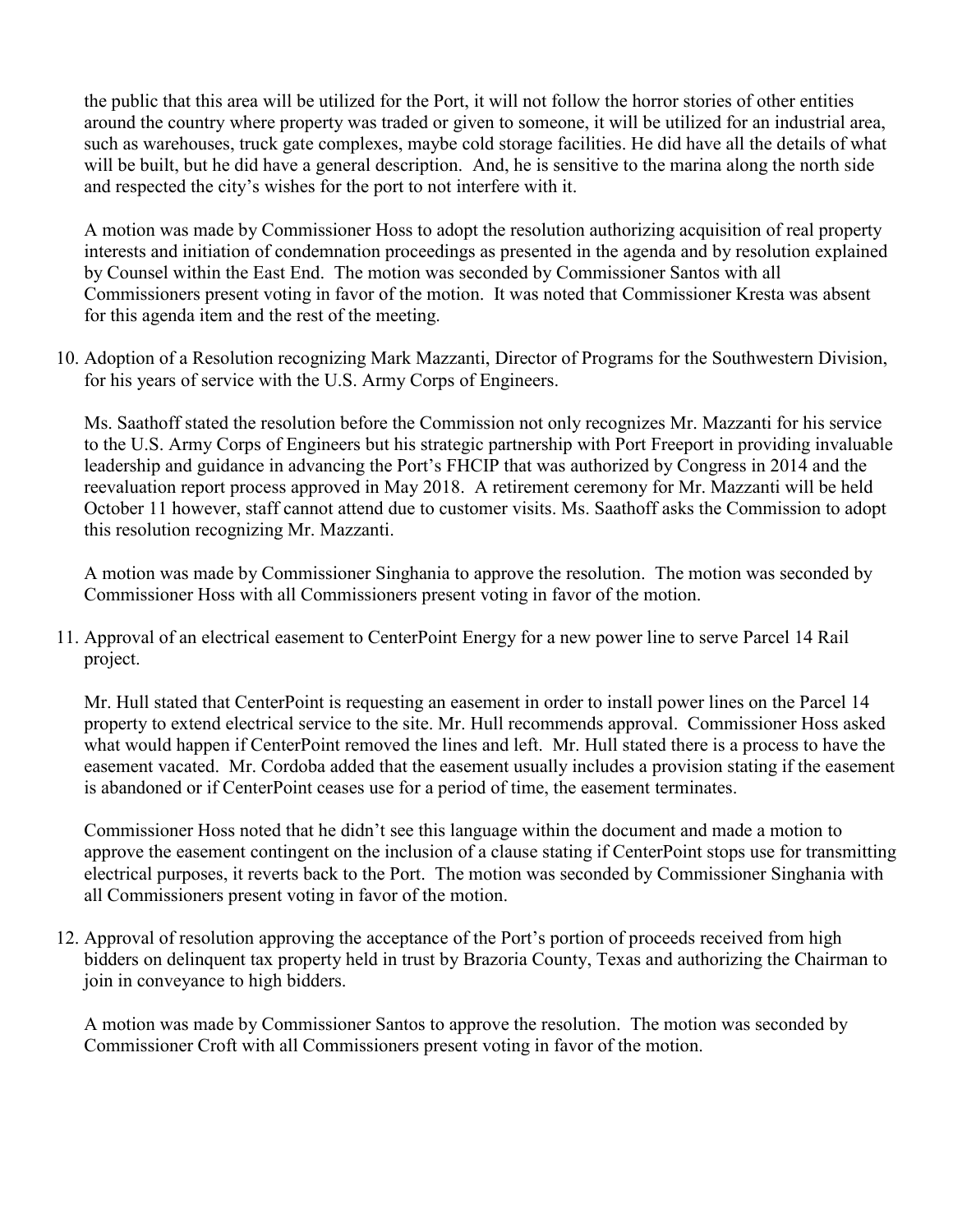13. Discussion regarding the date and time for the next Board Meeting.

Mr. Pirtle stated he will be traveling out of the country October 24 and asked the Board to consider moving the next meeting to October 23 at 4:30 p.m. After a brief discussion, everyone agreed to moving the meeting.

- 14. EXECUTIVE SESSION in accordance with Subchapter D of the Open Meetings Act, Texas Government Code Section 551.001, et. seq., to review and consider the following:
	- A. Under authority of Section 551.071 (Consultation with Attorney) for discussion regarding:
		- 1. Consultation with attorney to discuss potential litigation.
		- 2. Consultation with attorney to discuss potential litigation.
		- 3. Consultation with attorney and discussion regarding legal matters arising out of Texas Transportation Code, Title 4 Navigation, Subtitle A Waterways and Ports, Chapter 52 Texas Deepwater Port Procedures Act.
		- 4. Consultation with attorney regarding Resolution authorizing use of eminent domain for acquisition of private real property for public use.
	- B. Under authority of Section 551.072 (Deliberation of Real Property Matters) for discussion regarding:
		- 1. The potential exchange, lease, or value of real property located at Port Freeport, including but not limited to Parcels 7, 8, 10, 26 and 37.
		- 2. Discussion regarding the potential exchange, lease or value of real property located in Freeport, Texas, including but not limited to the area known as the East End of Freeport and bordered by the following streets: FM 1495; East 2<sup>nd</sup> Street; Terminal Street and East 8<sup>th</sup> Street in Freeport, Texas.
		- 3. The potential purchase, exchange, lease or value of real property located at Port Freeport, including but not limited to the real property located at and contiguous to Berths 1, 2, 5 and 7.
		- 4. The potential exchange, lease, or value or real property located at Port Freeport, including but not limited to Parcel 14.
		- 5. The potential exchange, lease, or value of real property located at Port Freeport, including but not limited to Parcels 4, 5, 6, 9, 19, 27, 31, 34, 35 and 38.
	- C. Under authority of Section 551.076 (Security Matters) for discussion regarding:
		- 1. Discussion regarding issues related to the deployment, or specific occasions for implementation of security personnel or devices or security audit and services.
- 15. RECONVENE OPEN SESSION to review and consider the following:
- 16. This agenda item was discussed and considered prior to Executive Session.
- 17. Discuss and consider First Amendment to the Lease Agreement between Port Freeport and Vulcan Construction Materials.

Mr. Miura stated that staff recommends approving the execution of a first amendment to the lease agreement between Vulcan Materials and Port Freeport subject to no substantial changes.